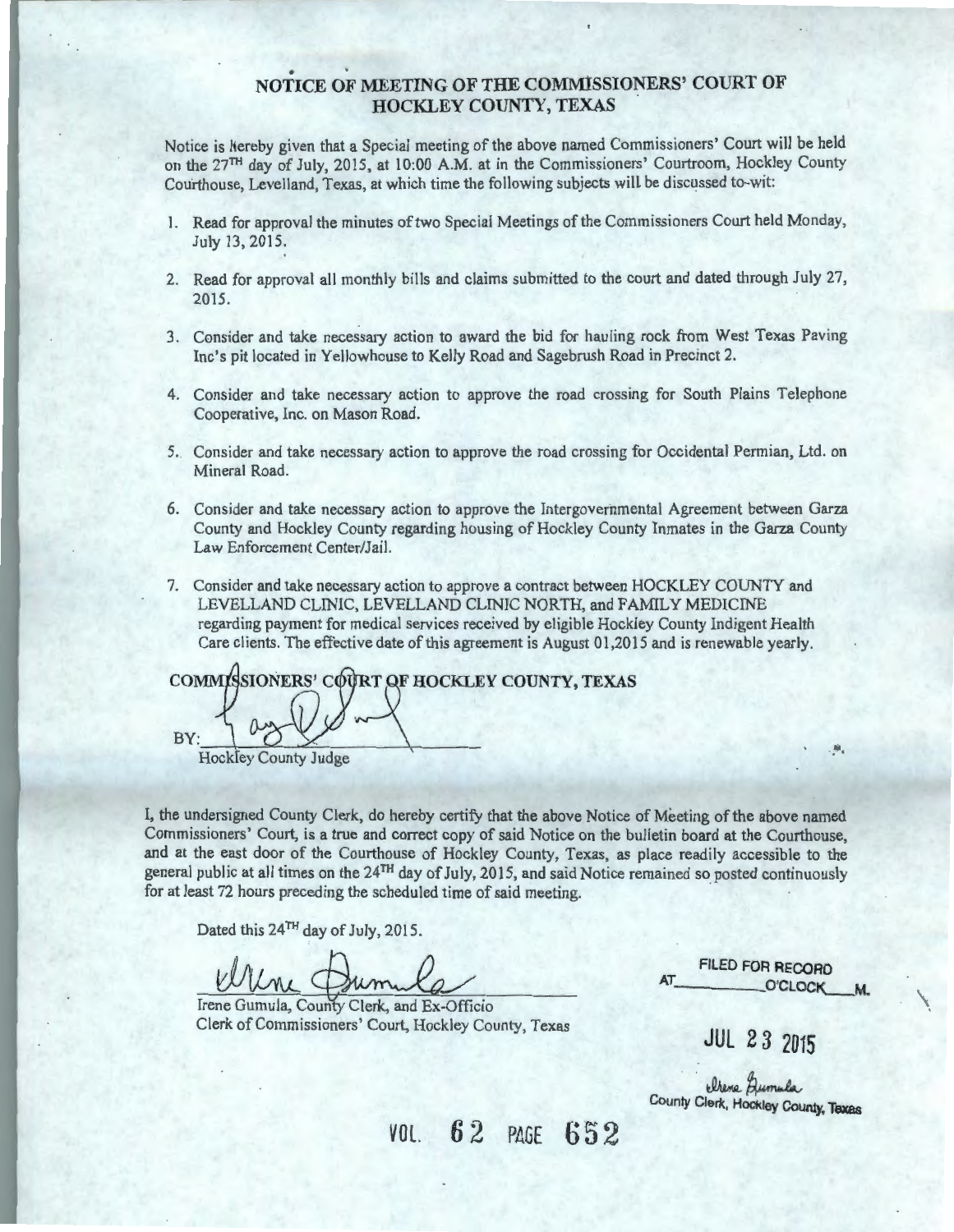# THE STATE OF TEXAS<br>COUNTY OF HOCKLEY

#### . IN THE COMMISSIONER'S COURT OF HOCKLEY COUNTY, TEXAS

#### SPECIAL MEETING JULY 27, 2015

Be it remembered that on this the  $27<sup>TH</sup>$  day of July A.D. 2015, there came on to be held a Special meeting of the Commissioners' Court, and the Court having convened in Special session at the usual meeting place thereof at the Courthouse in Levelland, Texas, with the following members present to-wit:

Larry Sprowls ABSENT Curtis D. Thrash Larry Carter J. L. "Whitey" Barnett Thomas R "Tommy" Clevenger

County Judge Commissioner Precinct No. 1 Commissioner Precinct No. 2 Commissioner Precinct No. 3 Commissioner Precinct No. 4

Irene Gumula, County Clerk, and Ex-Officio Clerk of Commissioners' Court when the following proceedings were had, to-wit:

Motion by Commissioner Barnett, seconded by Commissioner Clevenger, 4 Votes Yes, 0 Votes No, that the Minutes of a Special meeting of the Commissioners' Court, held on the 13<sup>th</sup> day of July, A.D. 2015, be approved and stand as read.

Motion by Commissioner Carter, seconded by Commissioner Thrash, 4 Votes Yes,  $0$  Votes No, that all monthly claims and bills, submitted to the Court, and dated through July 27<sup>th</sup>, A. D. 2015, be approved and stand as read.

Motion by Commissioner Clevenger, seconded by Commissioner Thrash, 4 Votes Yes, 0 Votes No, that Commissioners' Court grant permission and authority to Occidental Permian, LTD. to lay, construct, operate and maintain one 6" pipeline transporting produced water under and across certain county roads, situated in Commissioners' Precinct No. 4, Hockley County, Texas as set forth in the below recorded Petition, Exhibit and Order of the Court.

where the distribution of  $\mathcal{L}_\mathcal{A}$  and  $\mathcal{L}_\mathcal{A}$  are  $\mathcal{L}_\mathcal{A}$ 

the state and state the contribution of the state of the state of the state of the state of

even in 1994 to the court of the same for the second to the control of the control of the control of the control of the control of the control of the control of the control of the control of the control of the control of t medicine masterize development and many service and controlled the properties

controls and cold for their controls are to it has environments.

Southorn of the continuous and the state of the

VOL. 62 PAGE 653

said is a plength in man by a factoring to bushing to a construction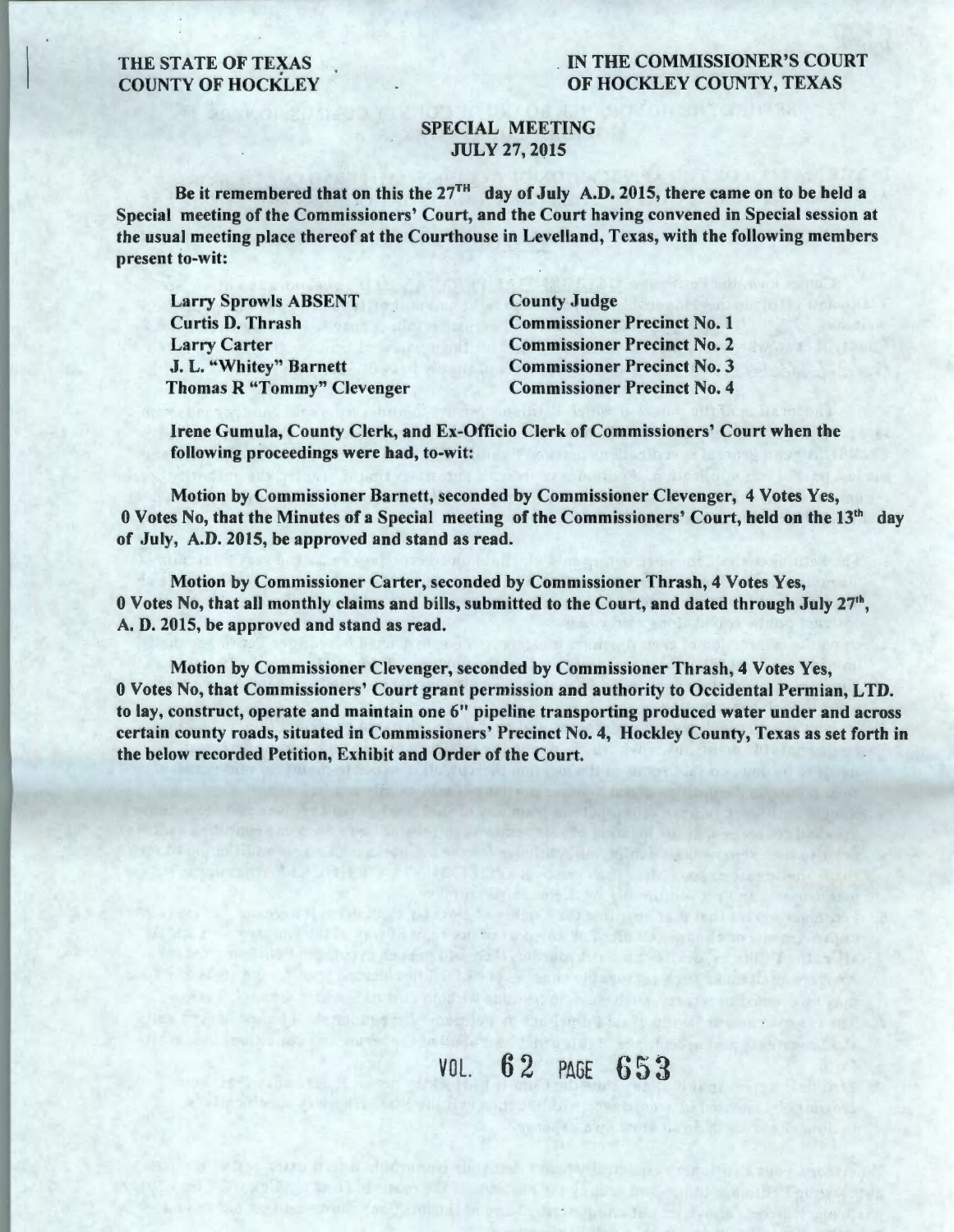$\ddot{\phantom{a}}$  $\cdot$  5 OVERLENT **TERMINE** Oxbow Road 12 Note: Plat is for information only and not to scale.  $1941'$ Labor<sub>12</sub> Maverick CSL Road League41 Hockley county Texas 1941' south of Oxbow Road along Mineral, to proposed road bore. 1-12" steel casing containing 1-6" FBG. (46' n of se labor 12 comer) io ~~---~~~~~~~~~~~~~~~~---- 'If" SE Comer of Labor 12 Longitude Latitude ® ® Detail Cross Section of Proposed Road Bore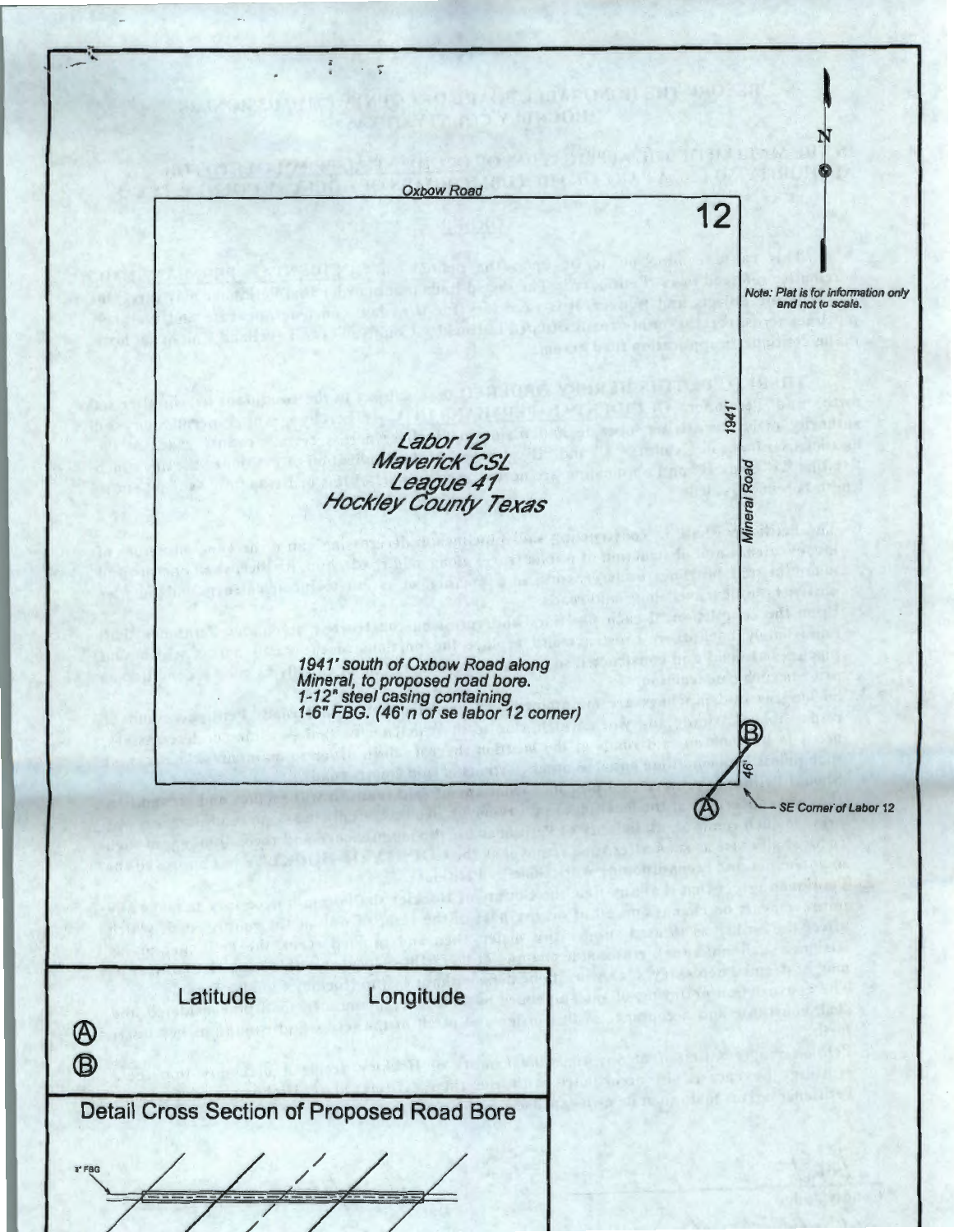Motion by Commissioner Carter, seconded by Commissioner Barnett, 4 Votes Yes, 0 Votes No, that Commissioners' Court grant permission and authority to South Plains Telephone Cooperative, Inc. to lay, construct, operate and maintain fiber optic telephone cable under and across certain county roads, situated in Commissioners' Precinct No. 2, Hockley County, Texas as set forth in the below recorded Petition, Exhibit and Order of the Court.

of the second control and an end of the second control of the second

### VOL. 62 PAGE 657

a line with single property and the same of starting of a

10 h = participants of the month for a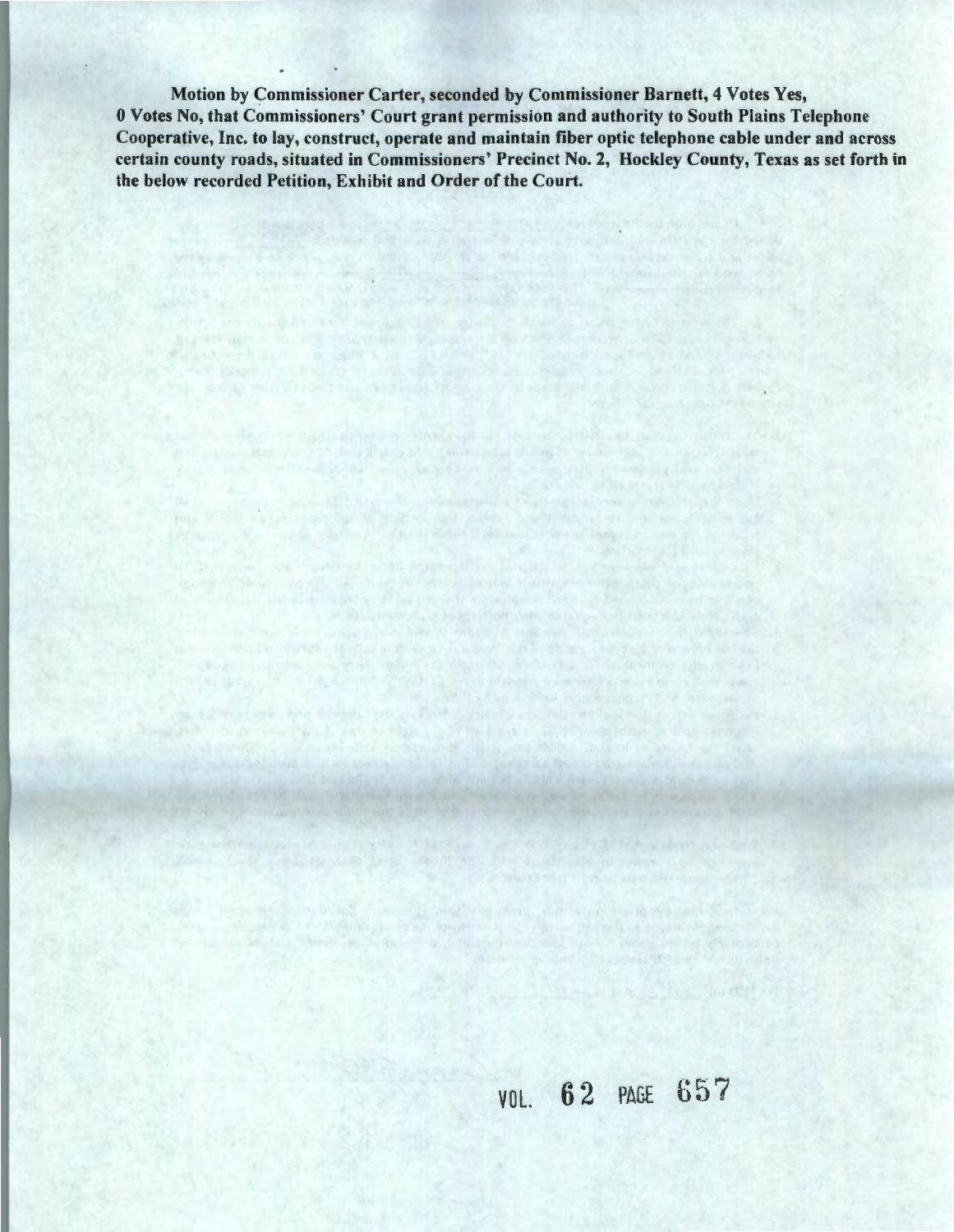

·-

 $\boldsymbol{\epsilon}$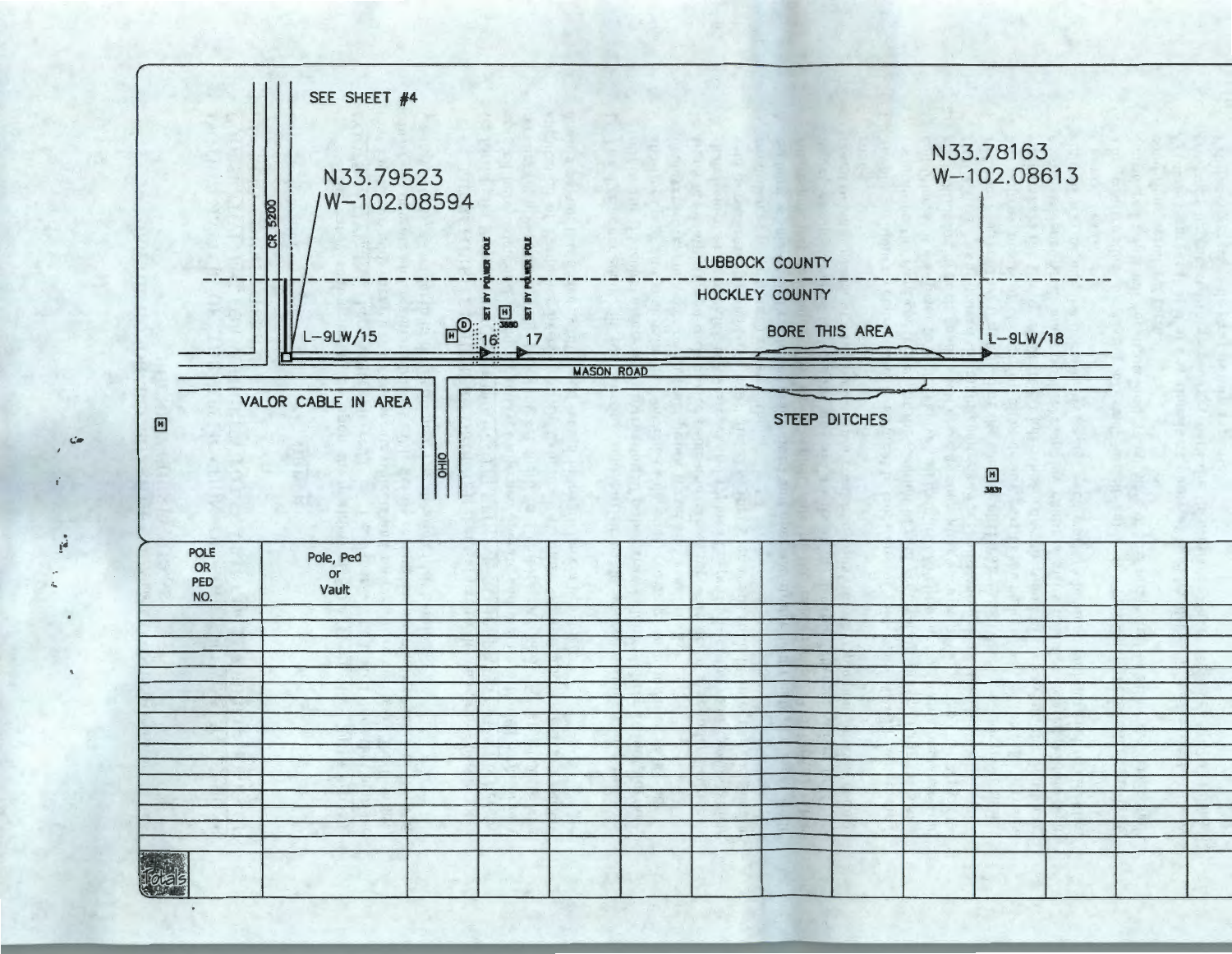~-· . Motion by Commissioner Carter, seconded by Commissioner Clevenger, 4 Votes Yes, 0 Votes No, that Commissioners' Court award the bid to Saenz Transportation in the amount of Seven Thousand One Hundred Dollars (\$7100.00) for hauling rock from West Texas Paving Inc's pit located in Yellowhouse to Kelly Road and Sage Brush Road in Precinct 2, as per Bid recorded below.

**VOL. 62 PAGE 661** 

FEATURE STATES

C. A complaint final have foul Elman during

on the matter hand will share an advance of them we find a position of the second state of the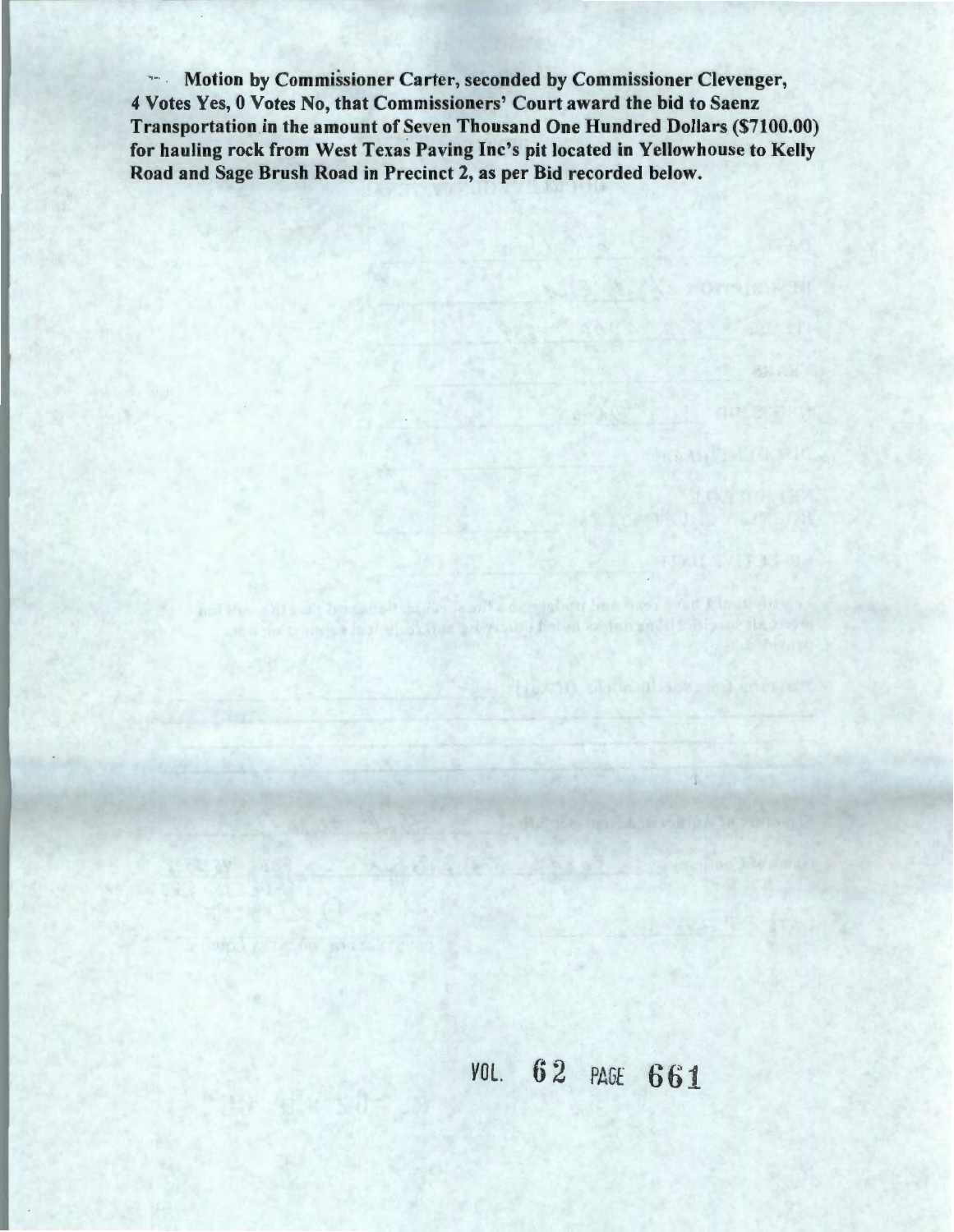Motion by Commissioner Carter, seconded by Commissioner Barnett, 4 Votes Yes, 0 Votes No, that Commissioners' Court tabled the Intergovernmental Agreement between Garza County and Hockley County regarding housing of Hockley County Inmates in the Garza County Law Enforcement Center/Jail, as per Agreement recorded below.

de con rushi condi quineae i distinzione le filiame si messo, i culto del competizione.

which is the experimental first process of the contract of the state of a state of the state of the contract

a bould not a finally selected and solve the country is as what is a final control of The continue, where the class of the part and the formulation and all the state of the state

1320 Control in hour comments in the off span a site in Figure 1732 To see the set

en a les sant la deux la vie de la vie de la deux de la de la de la vie de la vie de la vie de with a main  $\mathbb{E}_{\mathcal{A}}$  and  $\mathbb{E}_{\mathcal{A}}$  ,  $\mathbb{E}_{\mathcal{A}}$  ,  $\mathcal{A}$  ,  $\mathcal{A}$  ,  $\mathcal{A}$  ,  $\mathcal{A}$  ,  $\mathcal{A}$  ,  $\mathcal{A}$  ,  $\mathcal{A}$  ,  $\mathcal{A}$  ,  $\mathcal{A}$  ,  $\mathcal{A}$ 

the construction of the construction of the construction of the construction of the con-

and the compact that also has a compact to company and

but it was the same that we have a series of the state of the state of well-

**VOL. 62 PAGE 663** 

the universal quantum summary and complete and head with the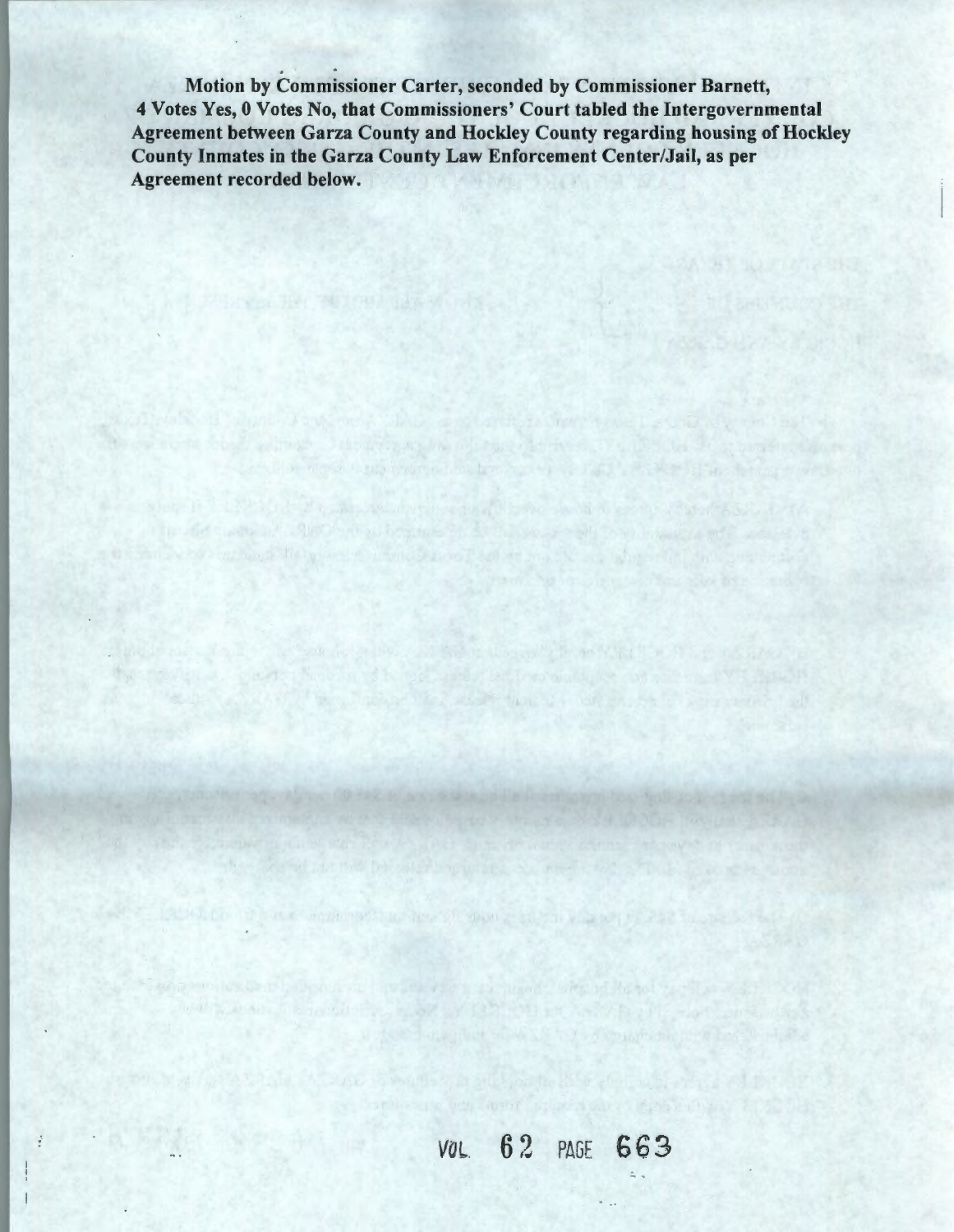- 4. GARZA further agrees that should a prisoner be injured while being housed by GARZA that GARZA will within ten (10) hours notify HOCKLEY of said injury and provide HOCKLEY with copies of all incident report(s) relating to said injury.
- 5. The Garza County Sheriff reserves the right to refuse or remove any inmate from the Garza County Law Enforcement Center. HOCKLEY shall promptly arrange to take custody of its prisoner(s) if so requested by the Garza County Sheriff.
- 6. HOCKLEY shall be fully responsible and liable for all suits, damages, losses or expenses including reasonable attorney fees, but only in regard to transfer of prisoner(s) by HOCKLEY and duties herein assigned to HOCKLEY, specifically excluding the actual incarceration of prisoners by GARZA. HOCKLEY retains full liability for each inmate until the inmate has been booked in to the Garza County Law Enforcement Center.
- 7. GARZA shall be fully responsible and liable for all suits, damages, losses or expenses including reasonable attorney fees arising out of GARZA's performance or nonperformance of the services and duties herein stated, but only in regard to the actual holding and incarceration of prisoners by GARZA County Law Enforcement Center and specifically excluding the transfer of prisoner(s) by GARZA County Law Enforcement Center and specifically excluding the transfer of prisoners to and from GARZA unless transported by GARZA.
- 8. The term of agreement will be one (1) year commencing on the date signed below. It shall be automatically renewed thereafter unless either party gives notice of cancellation no less than sixty (60) days prior to the end of the contract term. Either party may seek to renegotiate this AGREEMENT no less than sixty (60) days prior to the end of the contract term.
- 9. GARZA has agreed to assume responsibility for all transportation of HOCKLEY prisoners housed in GARZA with the following provisions.

A) In the event any HOCKLEY County prisoner has to go to UMC Hospital in Lubbock, they will either need to transport and furnish Officers to guard their prisoner or agree to pay Garza County at the rate of \$30.00 per hour per Officer. UMC requires 2 Officers per inmate 24 hours a day.

B) If HOCKLEY County needs five or more prisoners transported to or from their county, they will be required to pay for a second Officer at the rate of \$30.00 per hour. Garza County will furnish one Officer at no charge. This is for Officer Safety.

ACCEPTED, APPROVED, and WITNESSED our hands on this the \_\_\_\_ day of \_\_\_\_\_\_\_\_\_\_, 2015

**VOL. 62 PAGE 663 B**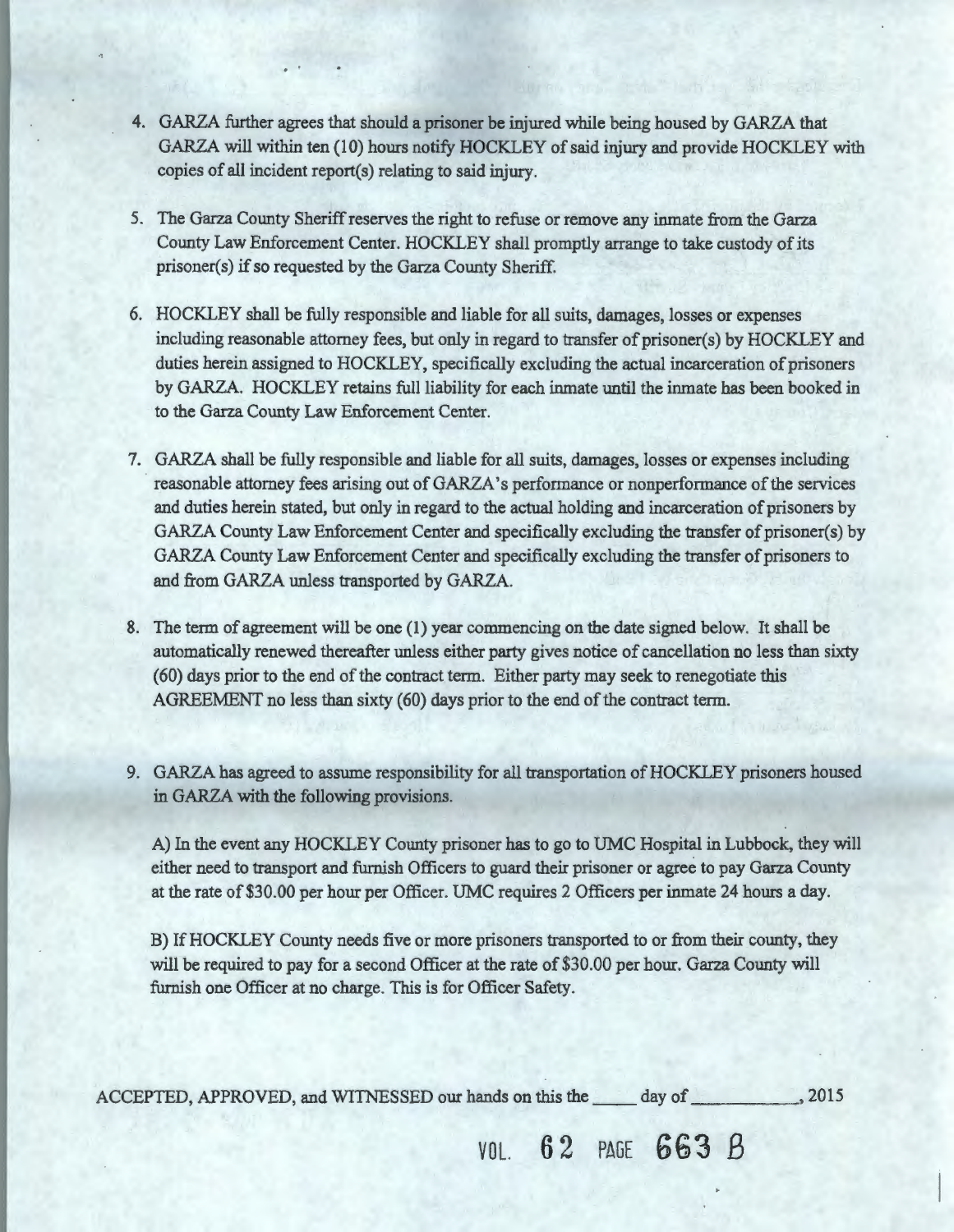$\ddot{\phantom{a}}$ Motion by Commissioner Barnett, seconded by Commissioner, Clevenger 4 Votes Yes, 0 Votes No, that Commissioners' Court approve a contract between Hockley County and Levelland Clinic, Levelland Clinic North and Family Medicine regarding payment for medical services received by eligible Hockley County Indigent Health Care clients.. The effective date of this agreement is August 1, 2015 and is renewable yearly, as per Agreement recorded below.

for a tre degree of the brought confident of the state of the

en de santante de la companya de la companya de la companya de la companya de la companya de la companya del c<br>La companya de la companya de la companya de la companya de la companya de la companya de la companya de la co

C.

the state of a separation and complete the state

## VOL. 62 PAGE 663 D